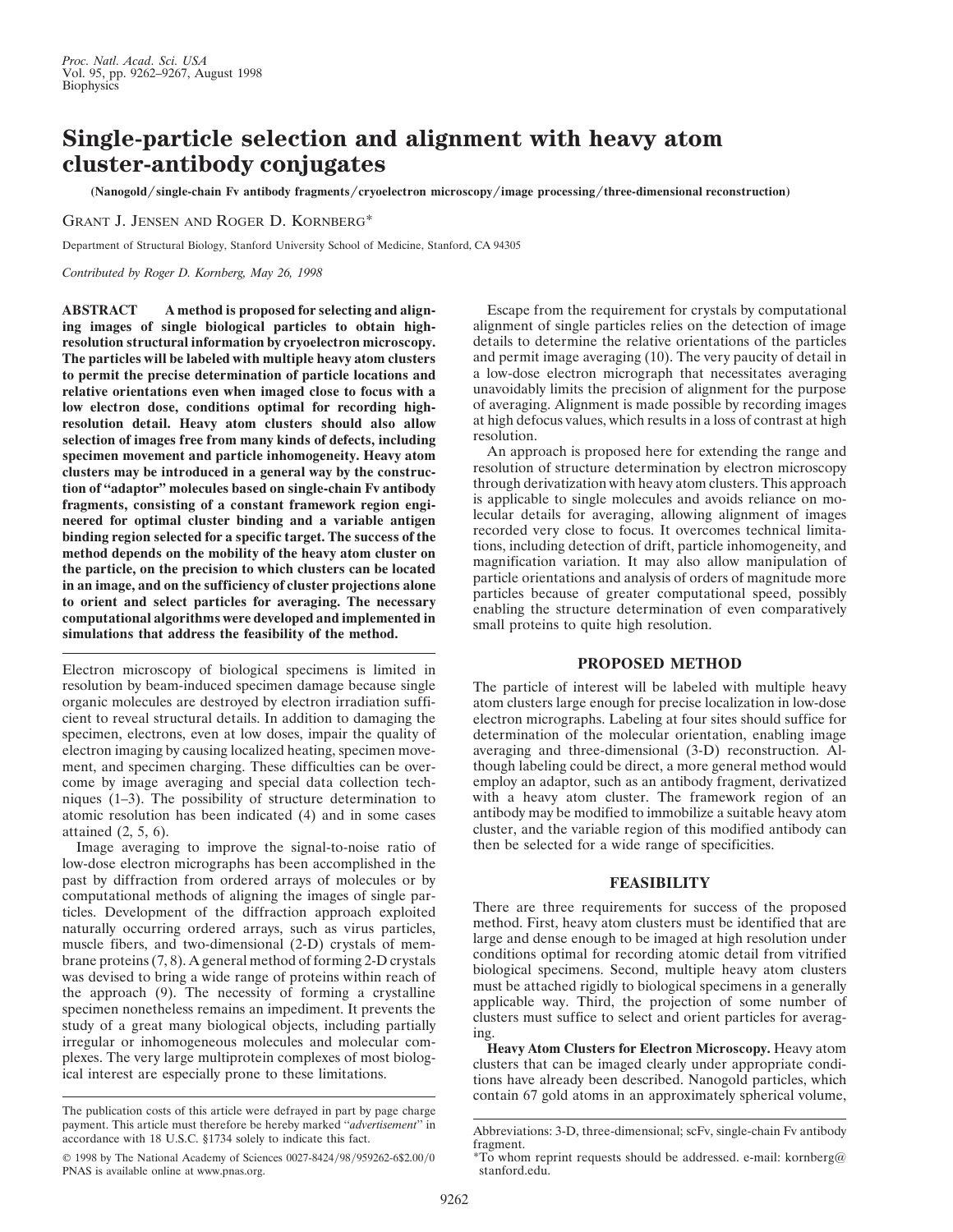14 Å in diameter (11), are readily visible under low-dose conditions, close to focus, frozen in thin layers of vitreous ice (12–18). In particular, when imaged at  $0.5-\mu m$  underfocus, Nanogold particles have a diameter near the expected size (16). The circular symmetry of the particles should then allow the center to be located to near atomic resolution.

The ideal heavy atom cluster would be the smallest clearly visible particle, and several candidates exist, including Au<sub>39</sub> (19),  $Au/Ag$  alloys of 25, 37, and 38 heavy atoms (20),  $W_{30}$  $(21)$ , Ni<sub>34</sub>  $(22)$ , Ni<sub>38</sub>  $(23)$ , and Pd<sub>38</sub>  $(24)$ . The minimal visible cluster has not been determined, but Undecagold, which contains 11 gold atoms in an approximately spherical volume 8 Å in diameter, is not seen in individual images at low dose, and it can be located only by averaging many particles, for example over a two-dimensional array (25).

**Heavy Atom Cluster-Antibody Conjugates.** The feasibility of immobilizing heavy atom clusters on biological macromolecules has been demonstrated by x-ray crystallographic studies employing clusters for phase determination. Crystals are generally soaked in solutions of various cluster compounds, and binding of the clusters is assessed by diffraction analysis. Such an empirical approach is not well suited to our requirements. We can, however, exploit an advantage of single particles over crystals that the surface of the particle is exposed, allowing the introduction of additional molecules as ''adaptors.'' In particular, we propose here the use of an antibody fragment to rigidly bind both the heavy atom cluster and the particle to be imaged. As intact antibodies are bivalent, and Fab fragments have a flexible elbow region (26), Fv fragments are the best choice. Fv fragments are also preferable because they are small (25 kDa), making them less likely to obstruct one another. Furthermore, Fvs can be engineered as single polypeptide chains (scFvs), readily manipulated genetically, and easily expressed in bacteria. Fvs comprise a variable antigen-binding surface supported by a constant framework region. We anticipate engineering heavy atom cluster binding sites within the framework region of an scFv, for instance by introducing surface cysteine residues. Techniques such as random mutagenesis of the antigen-binding region and phage display can be used to select desired antigen binding specificities. Although immobilization of the heavy atom cluster is important, single-particle alignment adequate for atomic resolution structure determination does not require that the cluster be perfectly fixed. Rather, some flexibility may be tolerated, as shown by the computer simulations of the alignment process described below.

**Selection and Alignment.** Selection and alignment may be accomplished in two stages: first, determination of the relative 3-D coordinates of the clusters bound to the particle; and second, determination of the relative orientations of particles from cluster projections. One procedure for the first stage is to record a pair of images, tilted with respect to one another, and calculate 3-D coordinates of the clusters on the basis of the known direction and magnitude of tilt. The result may be refined by averaging over many particles. Given the coordinates of the clusters with respect to one another on the particle, as well as the projection pattern of a randomly rotated particle, the second stage of alignment is accomplished by finding the set of rotation angles that gives rise to the projection. We refer to such a set of rotation angles as a ''match.'' Finding rotation angles from a single untilted image is made possible by transformation of particles to a center of mass system in which equations relating the rotation angles, the original cluster configuration, and the projection pattern can be solved for the rotation angles (*Appendix*). Because the set of possible projection patterns from a given cluster configuration is finite, selection can be accomplished simultaneously with alignment by eliminating particles whose projection patterns do not match any rotation of the original cluster coordinates, and must therefore be derived from deformed cluster configurations.

The number of clusters needed to select and align particles on the basis of projection patterns can be estimated *a priori*. The projection pattern of three clusters will always leave an ambiguity in orientation because they are coplanar, and the sign of the tilt angle relating the cluster plane and the projection plane is indeterminate. A second, tilted image of the particle might be used to resolve this ambiguity. Alternatively, four or more noncoplanar, nonsymmetrically distributed clusters should suffice for orientation determination. In the case of four clusters per particle, eight independent equations can be obtained for the three rotation angles relating cluster projections to the cluster coordinates. These equations can be solved for all 24 (4 factorial) possible assignments of clusters in the projection to clusters on the particle, and all possible matches can be checked for ambiguity.

# **SIMULATIONS**

Four simulations were performed to demonstrate the two stages involved in selection and alignment and to explore how flexibility in cluster positions and error in location of these positions would compromise the results. The first simulation mimicked the first stage of alignment by determining the relative 3-D coordinates of clusters bound to the particle from two simulated, tilted images of a particle field. The second, third, and fourth simulations were variations of the second stage of alignment, and they explored the choice of alignment parameters, the median angular alignment error, and the utility of cluster labeling for selection of homogeneous (undeformed) particles, respectively.

**Determination of Cluster Coordinates.** The first step in the proposed method would be to label a particle of interest with at least four heavy atom clusters and then determine their relative 3-D positions. We simulated determination of the relative cluster positions from two images of a field of particles, one tilted 45° with respect to the other. Flexibility in cluster positions was represented by a ''cluster-noise'' parameter, which defines the maximum, random, radial displacement of a cluster from its assigned location. In addition, an ''EM-noise'' parameter was introduced to model the maximum, random, radial error in locating the center of a heavy atom cluster in a micrograph. The algorithm was to generate a model particle with random cluster locations on the surface, rotate it in space by three random rotation angles, displace the cluster positions randomly within a sphere of radius "cluster-noise," record projection coordinates including a random ''EM-noise'' displacement, rotate the particle by an additional 45° about a known tilt axis, record a second set of projection coordinates including another random ''EM-noise'' displacement, and finally calculate *x*, *y*, and *z* coordinates for each cluster based on these two sets of projection coordinates. We assumed in the simulation that corresponding particles and clusters in the tilted images were previously identified as well as the direction and magnitude of tilt, noting that algorithms for these tasks are routine and well established (10, 27, 28). The accuracy of the procedure then depends mostly on the uniformity of cluster positions with respect to the particle (cluster-noise), on the precision to which clusters can be located in the micrograph (EM-noise), and on the number of particles averaged.

The resulting cluster coordinates for each succeeding particle were averaged into a running model, and the average radial coordinate error for any particular cluster after *n* particles was averaged with 500 different iterations of this algorithm, using different, randomly derived, cluster configurations (Fig. 1). The maximum and minimum radial cluster coordinates (100 Å and 60 Å, respectively) were appropriate for a 500-kDa protein of expected radius 52 Å, with an additional radial extension of 28 Å because of the scFv. Randomness was constrained by a minimum cluster–cluster distance of 38 Å, the diameter of an scFv. This simulation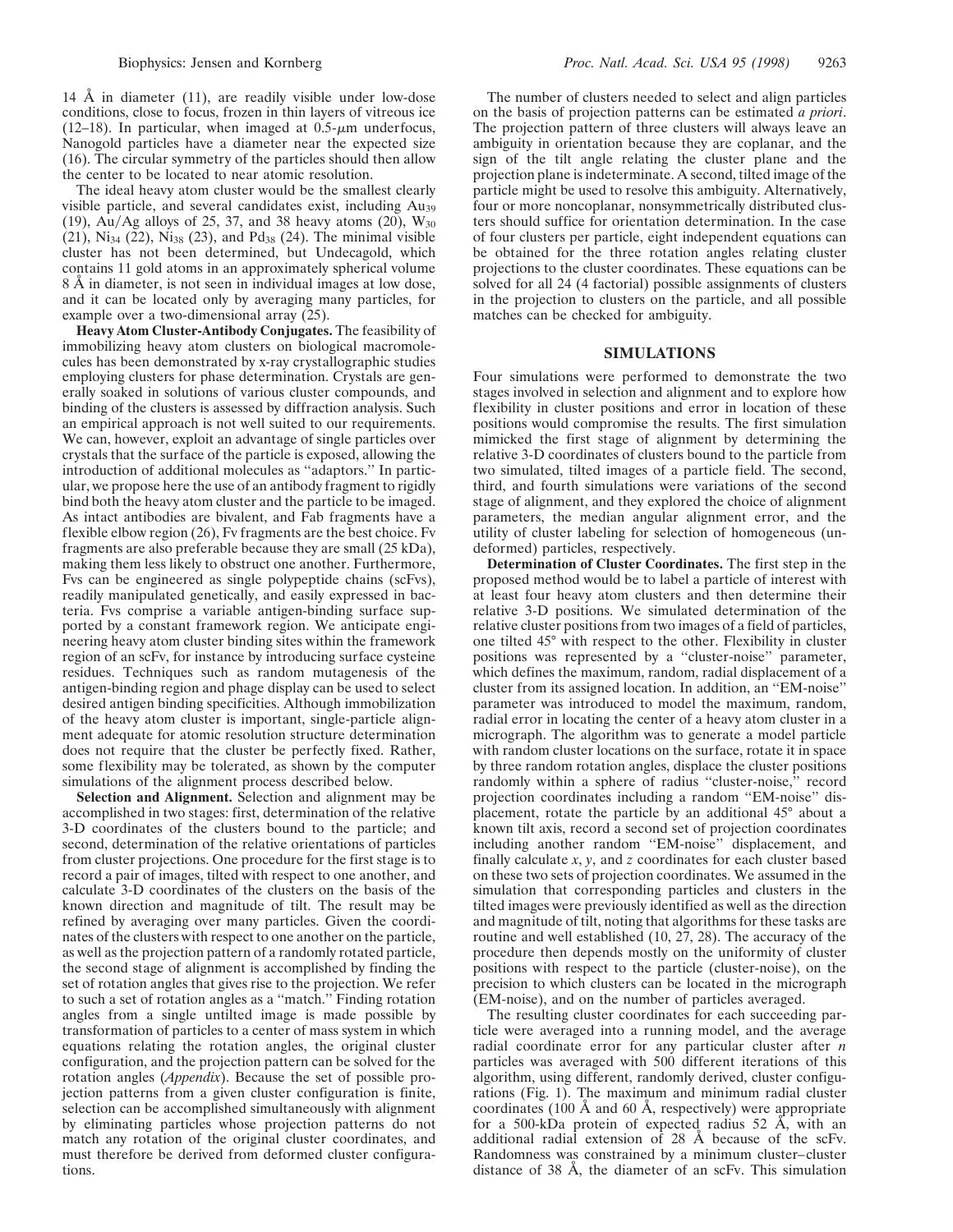

FIG. 1. Accuracy of original cluster coordinate determination. The average radial error in a cluster position is shown for differing levels of noise after results from *n* particles are averaged. The three curves represent simulations in which projected coordinates are randomly displaced by the given amount of noise twice: once to model the cluster's movement with respect to the particle, and again to model error in locating the cluster's center in the micrograph. Each curve is the average error after *n* particles for 500 different iterations of the procedure, each beginning with a unique, randomly generated cluster configuration.

showed, for example, that if the center of the heavy atom cluster is free to move on the surface of the scFv within a sphere of radius  $7 \text{ Å}$  (the radius of Nanogold), and if we can determine the position of the center of the heavy atom cluster on the micrograph to within  $7 \text{ Å}$ , it would take about 75 particle pairs to determine the original 3-D coordinates of the clusters to within 1 Å, given perfect knowledge of the direction and magnitude of tilt. Of course, a tilt series including multiple tilts could also be taken to reduce the number of particles needed.

**Alignment Parameters.** Once the relative positions of clusters on a particle are known, these can be used to select and align the projections of randomly rotated particles. For the second, third, and fourth simulations a program was written to demonstrate and explore this process. The algorithm generated a random cluster configuration as described, rotated it by random angles, recorded the cluster projection pattern with random displacements to simulate noise, and searched for the rotation angle sets that gave rise to the observed projection pattern. When no noise was added, virtually all particles were uniquely matched to exact rotation angles, and particle deformities were easily detected (Table 1, row 1).

In the presence of noise, however, a particular particle rotation can result in a range of observed projection patterns, and criteria were established to decide whether a set of rotation angles and its corresponding projection pattern (as predicted from the cluster coordinates) ''matched'' the observed, noisy pattern. First, the ''spatial match error'' was defined as the maximum radial coordinate error seen between a pair of corresponding clusters in the two patterns. The first alignment parameter was then called the ''spatial match threshold'' and was defined as the largest spatial match error that could exist between two projection patterns for them to be considered as arising from the same set of rotation angles. Thus for a projection pattern to be matched to a set of rotation angles, each cluster on the particle was required to have a predicted position within the spatial match threshold of a corresponding observed cluster position.

Further ambiguities arose in the assignment of matches because projection patterns varied continuously with rotation angle and because projection patterns resulting from widely separated sets of rotation angles were in some cases nearly identical. For any particular noisy projection pattern, there were no sets of rotation angles, one set, or more than one set found that fell within the spatial match threshold. In cases where there were more than one, either the sets were close together in angular space, representing different approximations to the correct rotation angles with varying accuracy, or the sets were widely separated and demonstrated true ambiguity. A second alignment parameter, the ''angular ambiguity threshold,'' was therefore defined as the maximum angular difference in any rotation angle between two sets of rotation angles that was allowed for the two sets to be considered as different approximations of a single unique match. If any difference in any rotation angle between two angular sets that matched a projection pattern was greater than the angular ambiguity threshold, the pattern was regarded as ambiguous, and the particle could not be uniquely aligned by this method. Reasonable values for the angular ambiguity threshold for a particular level of noise were chosen as a minimum of 2° plus twice the expected angular alignment error, which is the inverse sine of the average noise (half the maximum) divided by the average radial coordinate (80 Å here).

With these alignment parameters defined, there were four possible outcomes for each particle projection in the simulations. The first is that the projection was uniquely matched to a set of rotation angles close to the actual angles used to rotate the particle (''correctly matched''). The second is that the projection was ambiguous, meaning that more than one set of matching angles, further apart than the angular ambiguity threshold, was found (''ambiguous''). The third is that no matches were found, which occurred when the introduction of

Table 1. Statistics for the simulated alignment of 500 randomly rotated particles of each of 500 randomly generated configurations with four clusters per particle

| Noise, A         | $\%$ correctly<br>matched | $%$ mistakenly<br>matched | Median angular<br>error for<br>correct matches, $\degree$ | $%$ deformed<br>particles excluded<br>$(45^{\circ}$ domain shift) |
|------------------|---------------------------|---------------------------|-----------------------------------------------------------|-------------------------------------------------------------------|
| $\boldsymbol{0}$ | 100.0                     | 0.00                      | 0.00                                                      | 99.9                                                              |
|                  | 96.2                      | 0.04                      | 0.25                                                      | 99.2                                                              |
| 2                | 91.8                      | 0.26                      | 0.50                                                      | 98.3                                                              |
| 3                | 85.6                      | 0.73                      | 0.75                                                      | 97.3                                                              |
| 4                | 81.5                      | 1.10                      | 0.99                                                      | 96.0                                                              |
| 5                | 75.6                      | 1.91                      | 1.26                                                      | 94.6                                                              |
| 6                | 70.6                      | 2.47                      | 1.49                                                      | 93.1                                                              |
|                  | 64.2                      | 3.29                      | 1.73                                                      | 91.4                                                              |

In cases where the absolute value of  $\beta$  was over 81° (see *Appendix* for the definition of  $\alpha$ ,  $\beta$ , and  $\gamma$ ),  $\alpha$  and  $\gamma$  were either added or subtracted before calculating an error, because as  $\beta$  approaches 90° or  $-90^\circ$ only the sum or difference of these angles is geometrically relevant, respectively.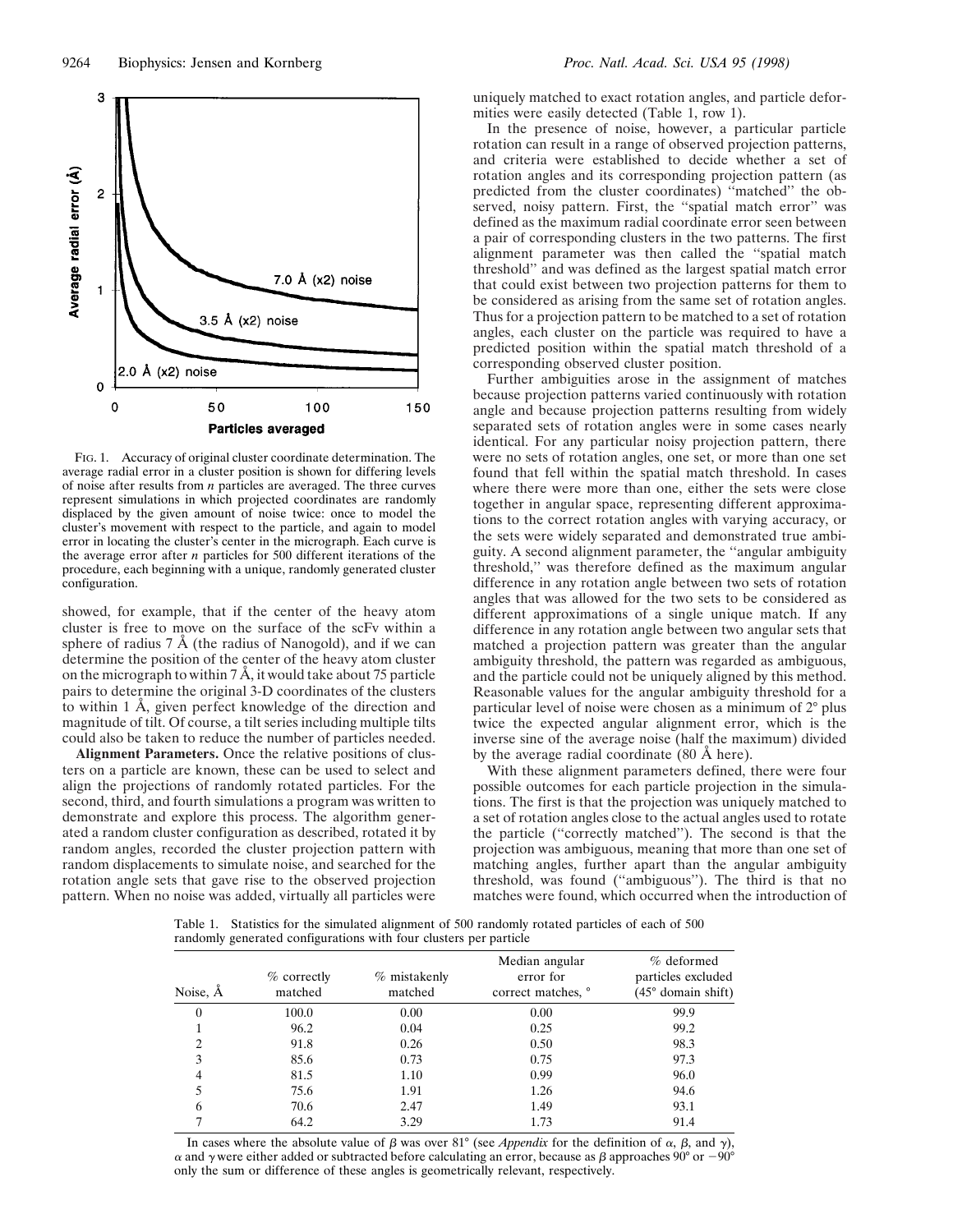noise perturbed the projection pattern outside the spatial match threshold, and these particles were erroneously discarded as deformed (''unmatched''). The fourth possibility was that the correct set of angles was not found, but an erroneous set of angles did happen to match (''mistakenly matched''). This last category of projections was identified because the unique match angles obtained were much different from those actually used to produce the patterns. Such mistakenly matched particles would add a small amount of random noise to a final 3-D reconstruction, as their angles are completely unrelated to the correct angles.

The results of earlier simulations showed that for typical cluster configurations, less than 20% of random projections were ambiguous for moderate spatial match thresholds. Because at high resolution, continuous missing cones of reciprocal space containing as much as 14% of the data have no serious effect on a 3-D reconstruction (29), and because the ambiguous projections were widely distributed in angular space rather than concentrated in a continuous missing cone (data not shown), the existence of these ambiguous projections should not significantly limit the outcome of our procedure. There was, however, a population of random configurations that produced much higher percentages (as many as 100%) of ambiguous projections. These configurations happened to be nearly coplanar or to exhibit symmetry relationships among the clusters, the worst case being full tetrahedral symmetry. In practice, many scFv-heavy atom cluster conjugates will be identified for labeling the particle of interest, and if a particular set of four produces a high percentage of ambiguous projections, other conjugates could be used. With this possibility in mind, we modified the simulations to discard the approximately one-third most ambiguous configurations.

The purpose of the second simulation was to explore how the value of the spatial match threshold influenced the selection and alignment of particles. A moderate amount of noise, up to 3.5 Å in a random direction (for a total range of the radius of a Nanogold particle), was added to the rotated cluster coordinates before projection to represent the sum of noise in the position of the heavy atom cluster with respect to the particle and noise in imaging and locating the center of the cluster. For each of 300 randomly generated cluster configurations, 300 particles were rotated randomly and aligned using spatial match thresholds from  $0 \text{ Å}$  to  $6 \text{ Å}$  (Fig. 2). In addition, for each of 300 randomly generated cluster configurations, 300 particles were deformed by randomly displacing one cluster, selected at random, by 14 Å before projection. This deformation models a rotation of one domain of a 500-kDa protein (expected radius 52 Å) about the center of mass by 10°. Such a movement is fortuitously amplified by the length of the scFv, which will likely place the heavy atom cluster about another 28 Å away from the protein surface, so that the total radial arm is 80 Å. The resulting projections were matched against the original, undeformed cluster configurations by using the same range of spatial match thresholds.

The results showed that the spatial match threshold set a balance between the efficiency of particle alignment and the selective power of the method. This can be understood by considering a randomly rotated particle to which clusters are flexibly attached. The projected cluster positions in an image are the average cluster positions, as dictated by the rotation angles and the original cluster coordinates, plus a random displacement because of the various sources of noise. To orient the particle, the rotation angles that produce a best-fit projection pattern are found, but some spatial match error because of the noise will remain. If the spatial match threshold is set to a low value, only the least noisy particles are matched to rotation angles and used for averaging. If the spatial match threshold is increased, more and more noisy particles can be aligned, decreasing the total number of particles that have to be imaged and considered. The higher the spatial match



FIG. 2. Influence of spatial match threshold. Three hundred randomly rotated particle projections of each of 300 cluster configurations were simulated with  $\pm$ 3.5-Å random noise added and aligned using a range of spatial match thresholds. The percentages of correctly matched particles, unmatched particles, and ambiguous particles at each threshold are shown, while the final category (mistakenly matched particles), which makes up the remaining percentage, is not shown. In addition, the same number of particles, deformed to model a 10° domain shift, were also subjected to the alignment procedure, and the percentage included (eluding detection) is shown.

threshold, however, the more likely it is that projection patterns from other, closely related or widely different sets of rotation angles will also match the observed pattern, making the particle orientation ambiguous. Moreover, increasing the spatial match threshold makes it more likely that deformed particles will be included, and the selective power of the method is diminished. For 3.5-Å noise, a good choice for the spatial match threshold is 2.7 Å (indicated by the broken line in Fig. 2), where 83% of particles were aligned correctly, 12% were unmatched, 4% were ambiguous, 1% were mistakenly matched (not shown), and only 19% of deformed particles went undetected.

**Alignment Errors.** The third simulation explored how increasing noise in the cluster positions affected the angular alignment error. Five hundred random configurations of four clusters were rotated with 500 random sets of rotation angles each, and various levels of noise were added to the recorded projection positions before rotation angles were found. The median angular error between the actual angles used to rotate the particle and the angles found by the alignment procedure was calculated (Table 1, column 4). Optimal spatial match thresholds were chosen empirically. The results of this simulation showed that the median angular error for correct matches varied from 0° to 1.7° as noise increased from 0 Å to a full diameter of a Nanogold particle  $(\pm 7 \text{ Å})$ . The expected angular error for noise of  $\pm 7$  Å, based on the inverse sine of the average cluster displacement because of noise  $(3.5 \text{ Å})$ divided by the average radial distance from the origin to the cluster (80 Å) as described above, is  $2.5^{\circ}$ . Thus the presence of four clusters, allowing best-fit angles to be found, significantly reduced the alignment errors. To relate the angular errors to the resolution attainable in a reconstruction, we note that for a 500-kDa protein of expected radius 52 Å, a 1.54-Å carboncarbon bond at the surface subtends an angle of 1.7°. Thus even at high levels of noise, single-particle alignment with heavy atom clusters should allow particle orientation adequate for atomic resolution reconstructions.

**Selection.** The final simulation was designed to explore the usefulness of the proposed method in selecting a homogeneous population of single particles for averaging. Inhomogeneity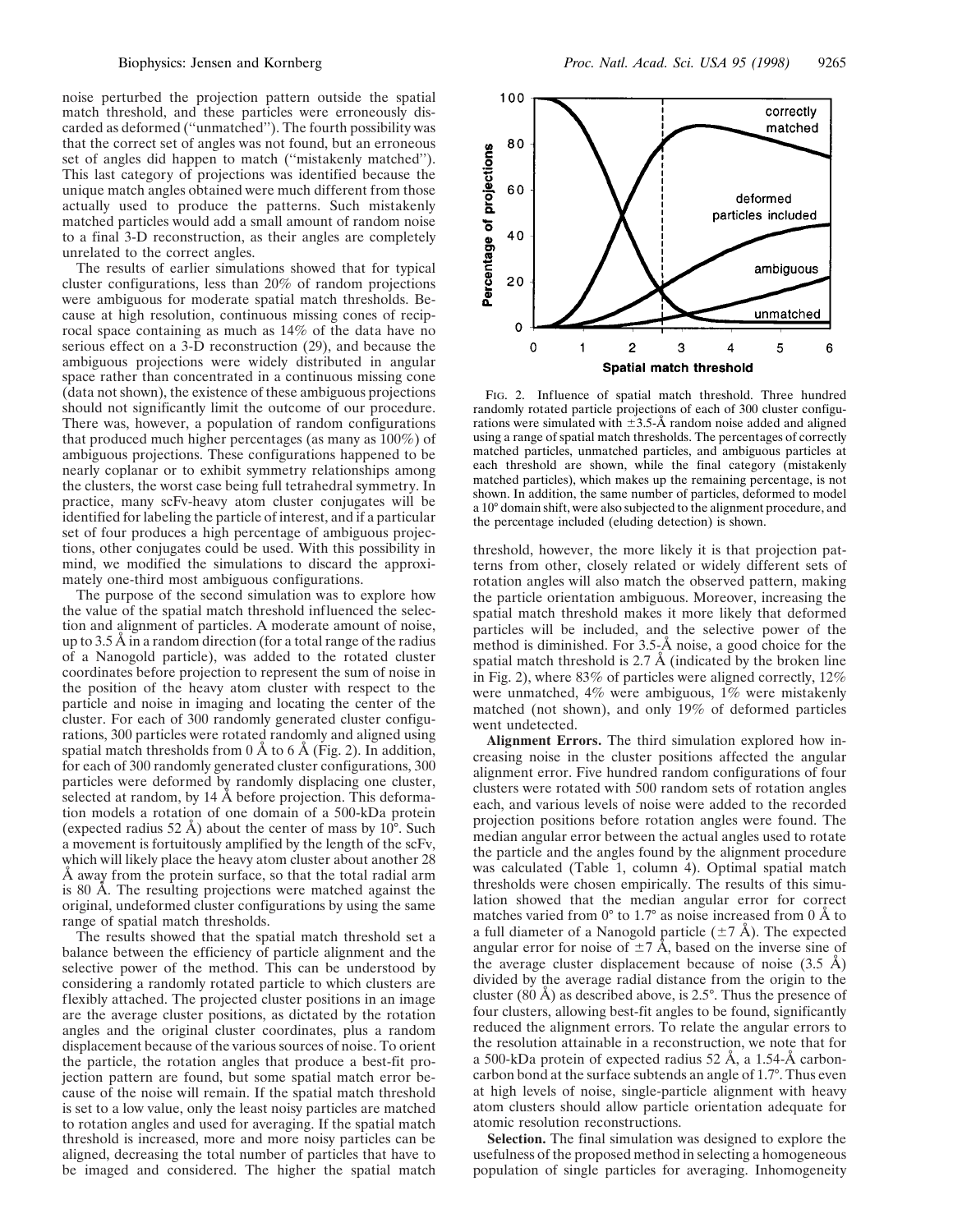can arise from a number of sources, including stoichiometry, conformational state, mechanical deformation, and so forth. Binding of scFv-cluster conjugates to particles would clearly be useful in establishing stoichiometry, as epitopes could be chosen to identify components known to occur at low occupancy. To investigate effects of conformational shift or deformation, a simulation was performed as described above except that the coordinates of one cluster, selected at random, were displaced randomly by 61 Å before projection, which corresponds to a 45° movement of an 80-Å radial arm (Table 1, column 5). With a level of noise  $(\pm 3 \text{ Å})$  near half the diameter of a Nanogold particle, more than 97% of the deformed particles were excluded (failed to match).

#### **DISCUSSION**

The proposed method preserves the advantages of cryoelectron microscopy and single-particle analysis, and it may overcome limitations on resolution. The advantages include the requirement for very little material, no need for crystalline or otherwise ordered arrays, the possibility of analyzing very large and even partially heterogeneous or disordered objects, and structure determination in the native state. Previous studies have been hampered by problems with selection and alignment of images. These problems were reduced by recording the images at high defocus values  $(2 \mu m \text{ or more})$ , with consequent decay of the contrast transfer function, a likely factor in the ultimate limitation to about 20-Å resolution (30, 31). Although the development of more coherent electron beams may reduce the loss of high-resolution detail in highly defocused images (32, 33), imaging near focus will always be preferable because phase contrast is optimal at Scherzer focus (34) and because near focus the contrast transfer function undergoes fewer modulations requiring computational correction. The approach that we put forward here employs heavy atom clusters, which differ from biological material in an important way: they are revealed in the electron microscope by strong amplitude contrast as well as phase contrast. Heavy atom clusters are therefore visible at very low dose, and they are most clearly distinguished close to focus, where amplitude contrast dominates the image. For these reasons, heavy atom clusters have potential for particle selection and alignment under imaging conditions optimal for collection of high-resolution detail.

The three biological specimens so far solved to near atomic resolution by electron microscopy were all two-dimensional crystals, preserved in a partially dehydrated state, and imaged at defocus values less than 1  $\mu$ m (2, 5, 6). Studies of helical crystals and of icosahedral viruses preserved in the frozen, hydrated state and imaged at higher defocus values have attained somewhat lower resolution, allowing visualization of secondary structure for tobacco mosaic virus (35), nicotinic acetylcholine receptor (36), bacterial flagellar filaments (37, 38), papillomavirus (39), and hepatitis B virus (40, 41). Despite the appeal of frozen specimens for generality and for retention of the native state, they suffer from lower contrast at high resolution, possibly because the low mechanical strength of ice allows greater particle movement (42). The use of heavy atom clusters may allow the selection of images free from this defect and others, such as astigmatism, on the basis of the shape and fine edge details of the clusters. Indeed, Nanogold has been suggested as a standard specimen to investigate the effects of specimen drift and charging (42). Heavy atom clusters may also identify images suffering from variation in magnification within a single micrograph (39) by the uniform spreading of projection patterns.

A further advantage of alignment and selection based on heavy atom clusters is speed, permitting more particles to be averaged, leading to higher-resolution 3-D reconstructions. The number of particles averaged [approximately 5 million for crystallographic analysis of bacteriorhodopsin (43) versus 2–6 thousand for single-particle analysis of ribosomes and viruses]

is surely now a limiting factor in single-particle analysis. Current strategies for iterative alignments based on growing sets of common lines, often accompanied by multivariate statistical analysis to select homogeneous populations of particles (10), are computationally intensive. In contrast, the selection and alignment strategy used in our simulations accomplished both tasks at over 200 particles per second (on a 533-MHz, quad-issue DEC alpha running OSF), and required minimal memory. As specimen preparation, microscope operation, image acquisition, and processing become increasingly automated, the selection and alignment strategy we have proposed would not be rate limiting.

Binding scFvs to a particle as proposed here could also help in obtaining the full range of views required for 3-D reconstruction. Single-particle analysis currently suffers from a tendency of the particles to adopt only a small number of preferred orientations. Because four scFvs together have more than half the expected surface area of a 500-kDa protein (assuming spherical particles with uniform density), various combinations should significantly affect the surface properties and allow the presentation of multiple orientations. In addition, scFvs prepared with affinity tags will dominate the orientations of particles bound to a cognate surface, for example, scFvs bearing hexahistidine tags bound to a Ni-chelating surface.

Although the feasibility of the proposed method has not been tested experimentally, several studies have been performed involving Nanogold derivatives of single particles and cryoelectron microscopy (12–18). In this work, the feasibility of imaging Nanogold under low-dose conditions, close to focus, frozen in thin layers of vitreous ice was demonstrated, as noted above. In one case, a selection was performed in which particles with a single Nanogold in either a central or a peripheral location were averaged into independent sets (18). Colloidal gold unattached to any particle has also been used to align fixed, embedded thin sections for tomographic analysis (28). No observations have been reported that would raise fundamental concerns about our proposed approach of rigid attachment of multiple heavy atom clusters for selection and alignment of electron micrographs recorded close to focus under low-dose conditions.



FIG. 3. Coordinate systems and rotation angles. The primed coordinate system  $x'$ ,  $y'$ ,  $z'$  represents the lab reference frame, and the position  $r'(x'_i, y'_i)$  is the projection of a cluster with coordinates  $r(x_i, y_i)$ , and z*i*) in the particle coordinate system after the particle has been rotated by the angles  $\gamma$ , then  $\beta$ , then  $\alpha$ . Such a point not on the particle x-axis will travel along a circular pathway as  $\alpha$  varies at constant  $\beta$  and  $\gamma$ . The projection of this circle onto the *x'y'* plane is an ellipse.